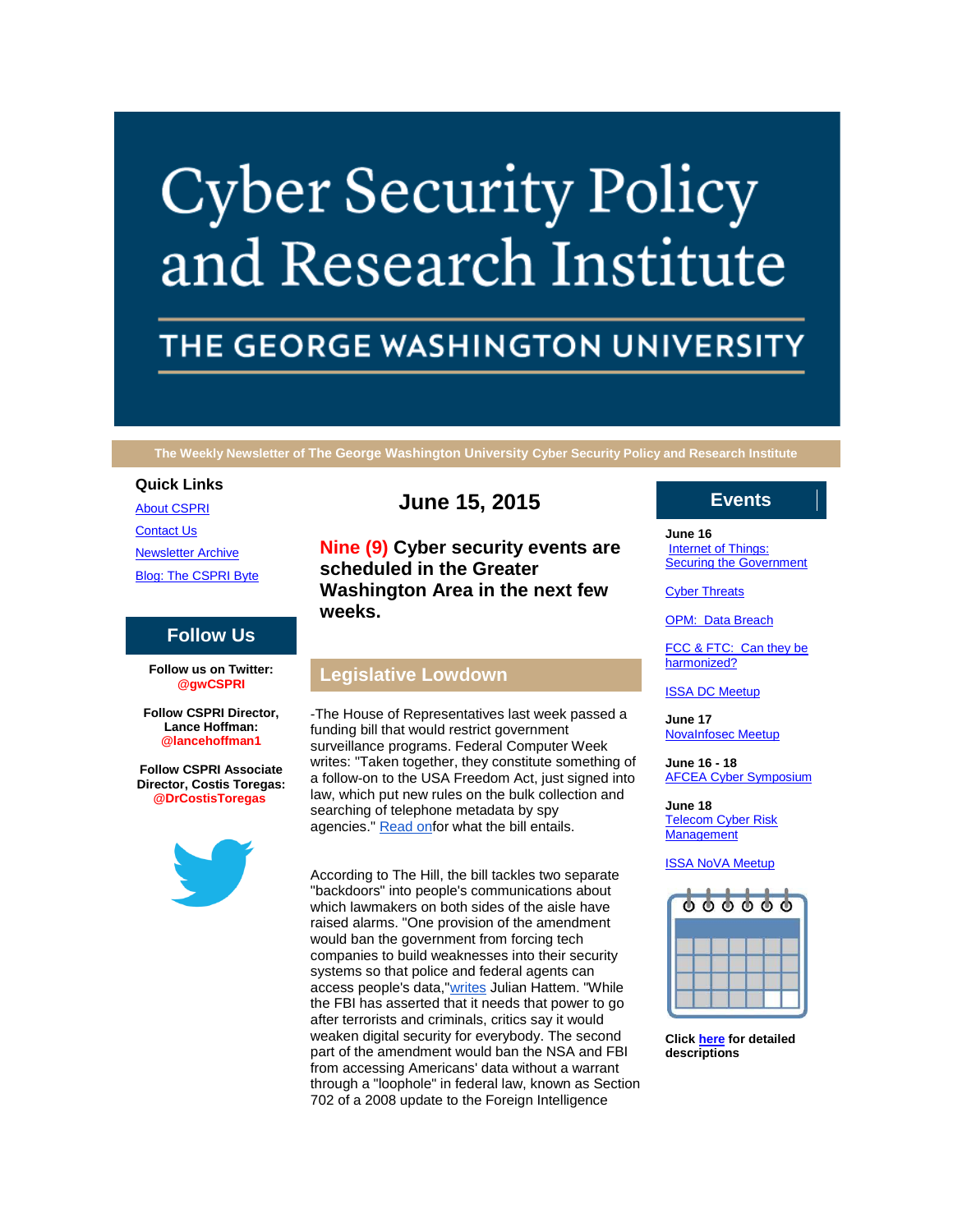Surveillance Act (FISA)."

-State lawmakers in California have approved legislation that would force law enforcement officers to obtain warrants or wiretap orders before searching digital devices including mobile phones and laptops, The Los Angeles Times [reports.](http://r20.rs6.net/tn.jsp?f=001UAmc6Swnp96SZ5_M4jf06fLRP3pdNaN6w8Qn8KPaKntGokn-93HenC8y7lXYrdyM4AyWwIG8Rckco1xhodw6dUnLT173qhrbyD_dPmYngi_zw_BBlymy_UEqYYrX49xXdLFrSKgxMZAmO_Q00newlx-AkkSUTg67ZW6GpBjG4irp2bF4wrzwmYpEpWTO9iOHyXTSWtNzwy5KURm_1I8KhpD3bYRVdeYRUOOa6M0ZSGOrG5MelMfgXA8RPmamkdPyKIsbIFdmPBRkt62co1yjhDPoYiVI8o0m&c=EUff_OOu03hxsyJtxpDMuRl_WRz3VWleOjRhpSDWk-1A78VKqed5dA==&ch=I_32WNSZ7zlGaf33Q2KGLj49Oo26DjvR8Z67SDgNTRY8j7VLEdxNIg==) "The measure is supported by tech companies including Apple, Facebook, Google and Twitter as a way to clarify what their obligation is regarding providing information to law enforcement," writes Patrick McGreevy. "The bill is opposed by the California District Attorneys Assn., the California Police Chiefs Assn. and the California State Sheriffs Assn. as unnecessary and a burden to investigations."

# **Cyber Security Policy News**

#### **OPM breach update**

-The previously disclosed data breach at The Office of Personnel Management which supposedly only affected 4 million government workers got a lot wider last week. Several publications, including The New York Times, Forbes and the Associated Press, printed stories quoting government union officials stating that the hack also jeopardized information on pretty much anyone who received or applied for a security clearance from the federal government.

The Times [writes](http://r20.rs6.net/tn.jsp?f=001UAmc6Swnp96SZ5_M4jf06fLRP3pdNaN6w8Qn8KPaKntGokn-93HenC8y7lXYrdyMgqf6ZIsmQEX_VkpvTqaQWXrg04Ul6KhLDRFpvmzt27EGIIPEymh68inp_oFW1GJw7lxJiN2Qsxea0T4j4oOEmK1K57R9qJJk89BtmOUN_ZTGNIT1_r7cRVNKpOtyS3HPGRZxV5OwRdwuSsrc1uIs3MWEICdEgCvLZ0KDYk5Ye3iZu-nxr7o2T37hwyK-XK-CAYtZFMkEj9MvjTjhOpUp0lbpvkwjlga1b4m_PsEznCo=&c=EUff_OOu03hxsyJtxpDMuRl_WRz3VWleOjRhpSDWk-1A78VKqed5dA==&ch=I_32WNSZ7zlGaf33Q2KGLj49Oo26DjvR8Z67SDgNTRY8j7VLEdxNIg==) that The White House revealed that hackers had breached a second computer system at OPM, "putting at risk not only data about federal employees, but also information about friends, family members and associates that could number millions more." The story notes that President Obama is weighing sanctions against China, which multiple security firms have fingered as the source of the attack.

But Brendan Sasso at the National Journal raises the interesting question of whether the NSA spying scandal has left the U.S. without the moral high ground in the OPM hack. "The U.S. is an awkward position in deciding how to respond to the humiliating blow," Sasso writes. "That's partially because in the two years since Edward Snowden's leaks about U.S. surveillance, the Obama administration has repeatedly argued that hacking into computer networks to spy on foreigners is completely acceptable behavior." Read more [here.](http://r20.rs6.net/tn.jsp?f=001UAmc6Swnp96SZ5_M4jf06fLRP3pdNaN6w8Qn8KPaKntGokn-93HenC8y7lXYrdyMBA5JVFjD2P3u5vv-v5ZR727lwUk6eub3KZhqs50KBxtmhStbSwXdfVbXhO9KwQVBmtxqTSMyAurErLuUswm5Fo2S7TY15DEcIboWBib69OLnho7TEoxsAldAlvl5HX_QQ7QRwdV7JjDZLzMxh4-b6CgnIiFzqvGTr1RgXnQXCUloWQCK4zCzNpVeudJMrVSE3Io-4lHxK7uQXA9DkcgCqs384kPJ2Sv1xTpl8HESYLk=&c=EUff_OOu03hxsyJtxpDMuRl_WRz3VWleOjRhpSDWk-1A78VKqed5dA==&ch=I_32WNSZ7zlGaf33Q2KGLj49Oo26DjvR8Z67SDgNTRY8j7VLEdxNIg==)

#### **Airbus update**

-Investigators have unearthed more details about what may have been responsible for the deadly crash of a military plane in Spain last month: Buggy software. "Plane-maker Airbus discovered anomalies in the A400M's data logs after the crash, suggesting a software fault," according to [the BBC.](http://r20.rs6.net/tn.jsp?f=001UAmc6Swnp96SZ5_M4jf06fLRP3pdNaN6w8Qn8KPaKntGokn-93HenC8y7lXYrdyMzL6sUo2ELZZjXGZHywWp49aLi64uAqhYt29ThXq95gFMgH85pKd784VvshdbF6zNRlUq537sqSWwxxlNgGmwYQVt91TLjggH7OcjiMXMiabS0ej9IEXmQurK87g-TUuEqYLm4jWsUWY=&c=EUff_OOu03hxsyJtxpDMuRl_WRz3VWleOjRhpSDWk-1A78VKqed5dA==&ch=I_32WNSZ7zlGaf33Q2KGLj49Oo26DjvR8Z67SDgNTRY8j7VLEdxNIg==) "And it has now emerged that Spanish investigators suspect files needed to interpret its engine readings had been deleted by mistake."